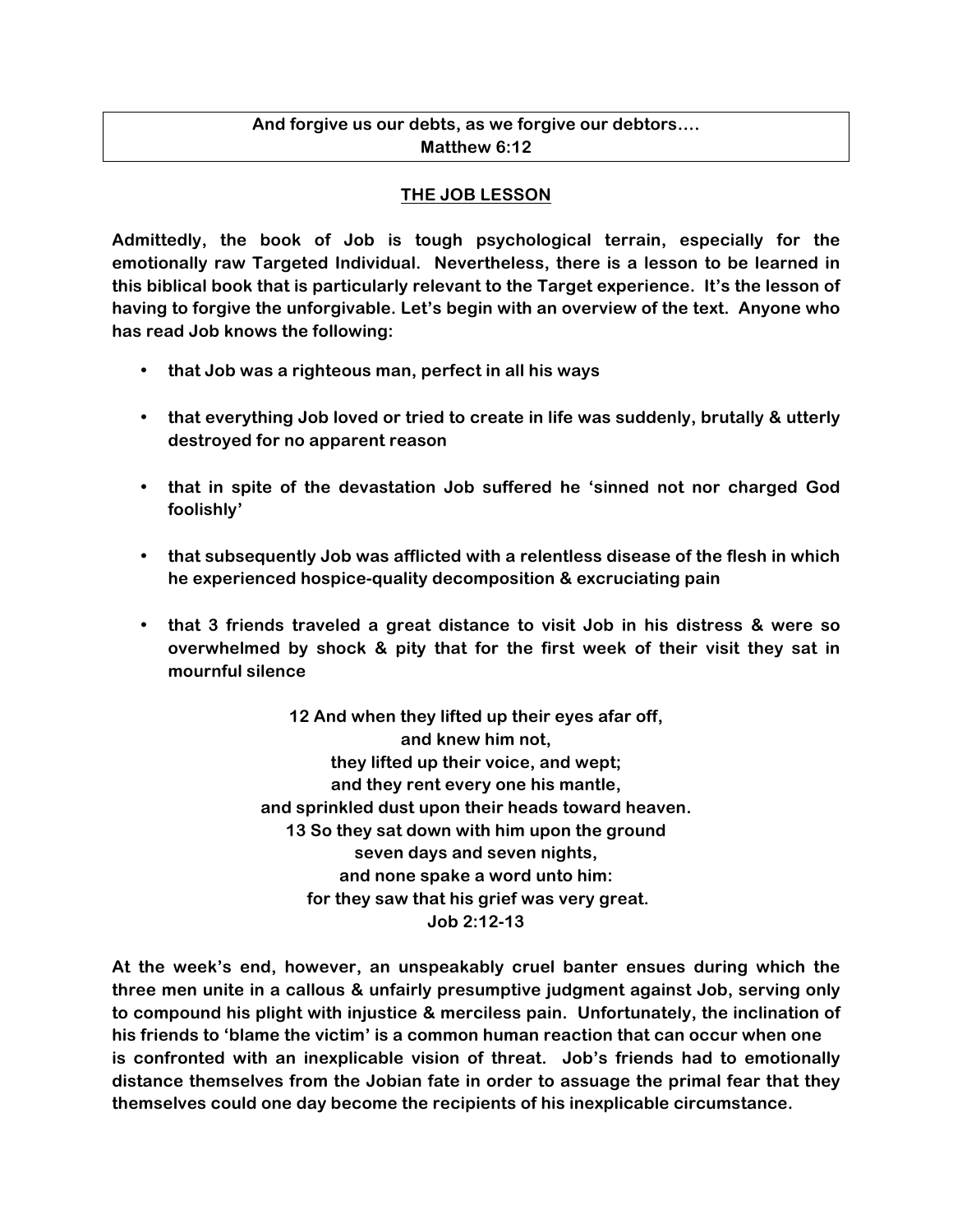**To accomplish the disassociation, they collectively embraced the assumption that Job must have committed certain evil atrocities for which God was justified in punishing him. Job is but a small voice in the boisterous group-think wind trying to defend his own honor. The first to launch the attack was Eliphaz:**

## **The Accusations of Eliphaz:**

**2 If we assay to commune with thee, wilt thou be grieved? but who can withhold himself from speaking? 3 Behold, thou hast instructed many, and thou hast strengthened the weak hands. 4 Thy words have upholden him that was falling, and thou hast strengthened the feeble knees. 5 But now it is come upon thee, and thou faintest; it toucheth thee, and thou art troubled. 6 Is not this thy fear, thy confidence, thy hope, and the uprightness of thy ways? 7 Remember, I pray thee, who ever perished, being innocent? or where were the righteous cut off? 8 Even as I have seen, they that plow iniquity, and sow wickedness, reap the same. 9 By the blast of God they perish, and by the breath of his nostrils are they consumed. Job 4:1-8**

**13 He taketh the wise in their own craftiness: and the counsel of the froward is carried headlong. 14 They meet with darkness in the day time, and grope in the noonday as in the night. Job 5:13-14**

**17 Behold, happy is the man whom God correcteth: therefore despise not thou the chastening of the Almighty: 18 For he maketh sore, and bindeth up: he woundeth, and his hands make whole. Job 5:17-18**

**Job's response reveals that he clearly understood the fact that Eliphaz was speaking out of fear but he pleaded with him, nonetheless, to not abandon his humanity:**

**14 To him that is afflicted**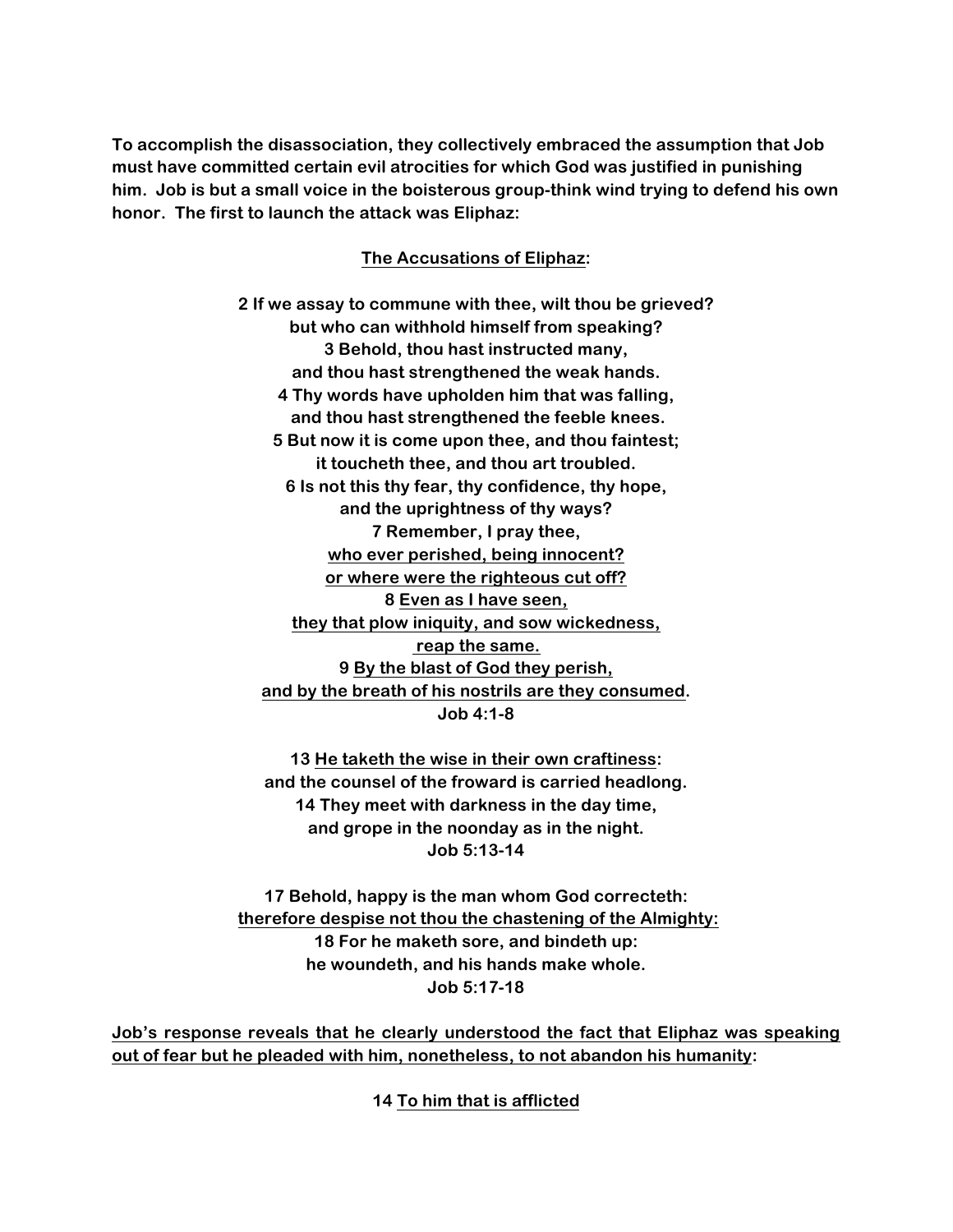**pity should be shewed from his friend; but he forsaketh the fear of the Almighty. Job 6:14**

**21 For now ye are nothing; ye see my casting down, and are afraid. 22 Did I say, Bring unto me? or, Give a reward for me of your substance? 23 Or, Deliver me from the enemy's hand? or, Redeem me from the hand of the mighty? (In other words, 'Did I ask you to sacrifice anything of yourselves on my behalf?') Job 6:21-23**

> **O remember that my life is wind: mine eye shall no more see good. Job 7:7**

**14 ….thou scarest me with dreams, and terrifiest me through visions: 15 So that my soul chooseth strangling, and death rather than my life. Job 7:14-15**

**Unfortunately, when life gets complex human beings typically take the low road. Bildad disregarded Job's plea for compassion & furthered the charge:**

> **6 If thou wert pure and upright; surely now he would awake for thee, and make the habitation of thy righteousness prosperous. 13 So are the paths of all that forget God; and the hypocrite's hope shall perish…. 20 Behold, God will not cast away a perfect man, neither will he help the evil doers.… Job 8:6,13,20**

**In response to Bildad the exasperated & defenseless Job cried to God:**

**17 Thou renewest thy witnesses against me, and increasest thine indignation upon me; changes and war are against me. Job 10:17**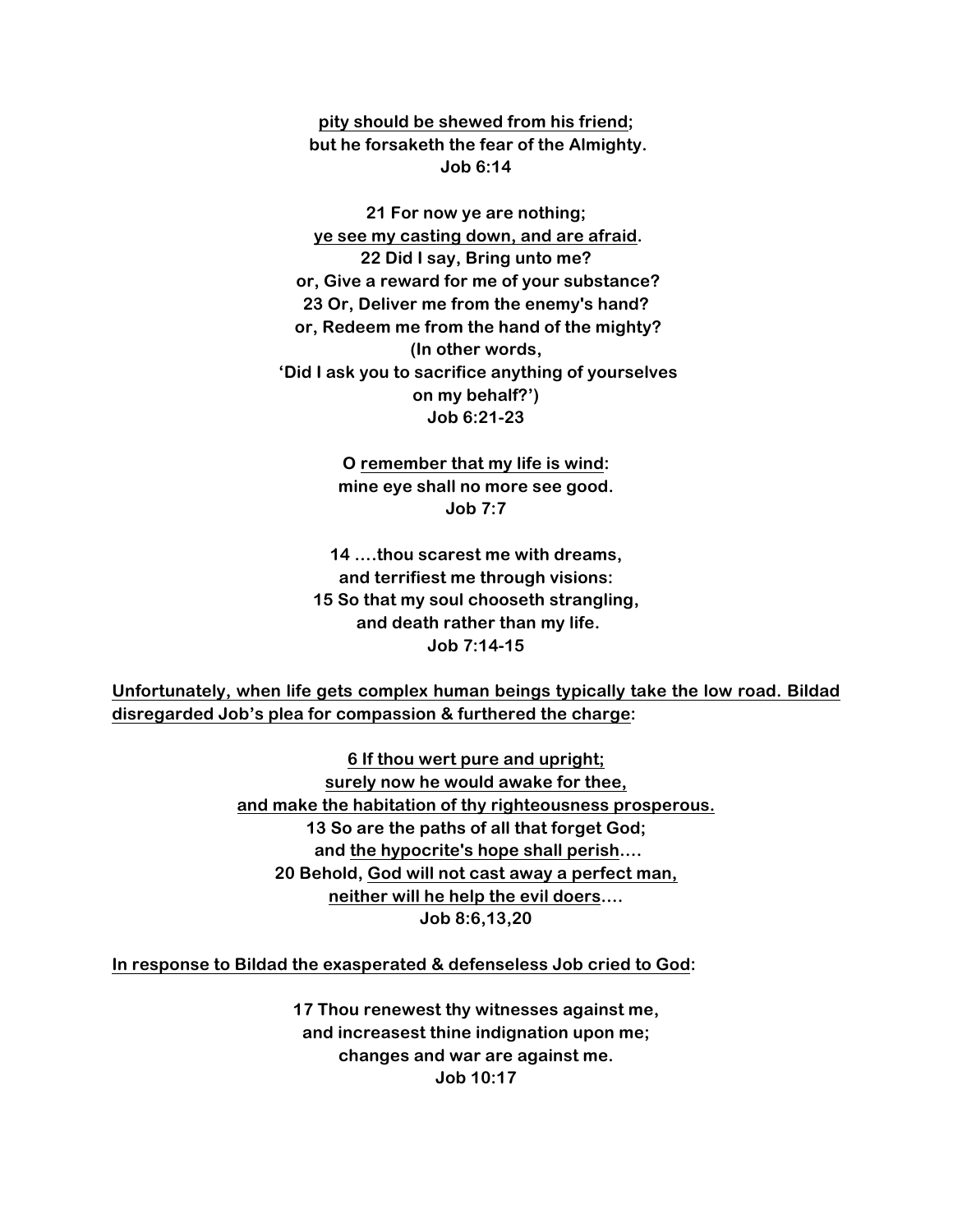**Next, Zophar joined the accusatory chorus:**

**2 Should not the multitude of words be answered? and should a man full of talk be justified? 3 Should thy lies make men hold their peace? and when thou mockest, shall no man make thee ashamed? 6 And that he would shew thee the secrets of wisdom, that they are double to that which is! Know therefore that God exacteth of thee less than thine iniquity deserveth. Job 11:2-3,6**

**Job's reply to Zophar:**

**4 I am as one mocked of his neighbour, who calleth upon God, and he answereth him: the just upright man is laughed to scorn. 5 He that is ready to slip with his feet is as a lamp despised in the thought of him that is at ease. Job 12:4-5**

**2 What ye know, the same do I know also: I am not inferior unto you. 4 But ye are forgers of lies, ye are all physicians of no value. 5 O that ye would altogether hold your peace! and it should be your wisdom. Job 13:2,4-5**

**Eliphaz rejected the earlier request from Job for sympathy & pursued the wolf pack diatribe:**

> **2 Should a wise man utter vain knowledge, and fill his belly with the east wind? 3 Should he reason with unprofitable talk? or with speeches wherewith he can do no good? 4 Yea, thou castest off fear, and restrainest prayer before God. 5 For thy mouth uttereth thine iniquity, and thou choosest the tongue of the crafty. 6 Thine own mouth condemneth thee, and not I: yea, thine own lips testify against thee. 20 The wicked man travaileth with pain all his days,**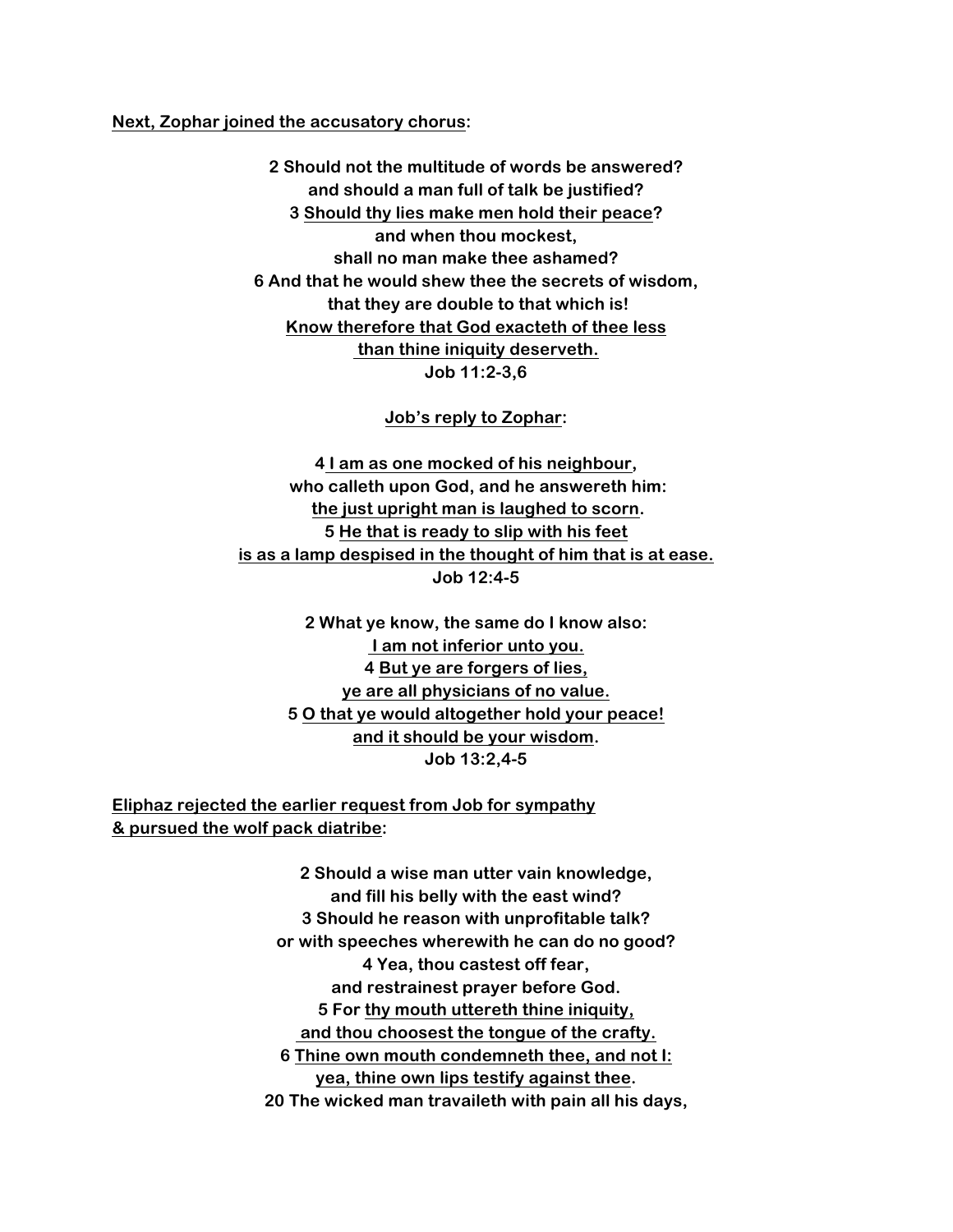**and the number of years is hidden to the oppressor. Job 15:2-6,20**

**Job's response to Eliphaz:**

**2 I have heard many such things: miserable comforters are ye all. 3 Shall vain words have an end? or what emboldeneth thee that thou answerest? 4 I also could speak as ye do: if your soul were in my soul's stead, I could heap up words against you, and shake mine head at you. 5 But I would strengthen you with my mouth, and the moving of my lips should asswage your grief. 9 He teareth me in his wrath, who hateth me: he gnasheth upon me with his teeth; mine enemy sharpeneth his eyes upon me. 10 They have gaped upon me with their mouth; they have smitten me upon the cheek reproachfully; they have gathered themselves together against me. 11 God hath delivered me to the ungodly, and turned me over into the hands of the wicked. 16 My face is foul with weeping, and on my eyelids is the shadow of death; 17 Not for any injustice in mine hands: also my prayer is pure. 20 My friends scorn me: but mine eye poureth out tears unto God. Job 16:2-5,9-11,16-17,20**

**Job's response:**

**2 Are there not mockers with me? and doth not mine eye continue in their provocation? 10 …. for I cannot find one wise man among you. Job 17:2,10**

**No amount of pleading or reasoning from Job was able to mitigate the unsolicited abuse & slander that came against him. Here are the highlights of the rest of the dialog:**

**Bildad:**

**2 How long will it be ere ye make an end of words?**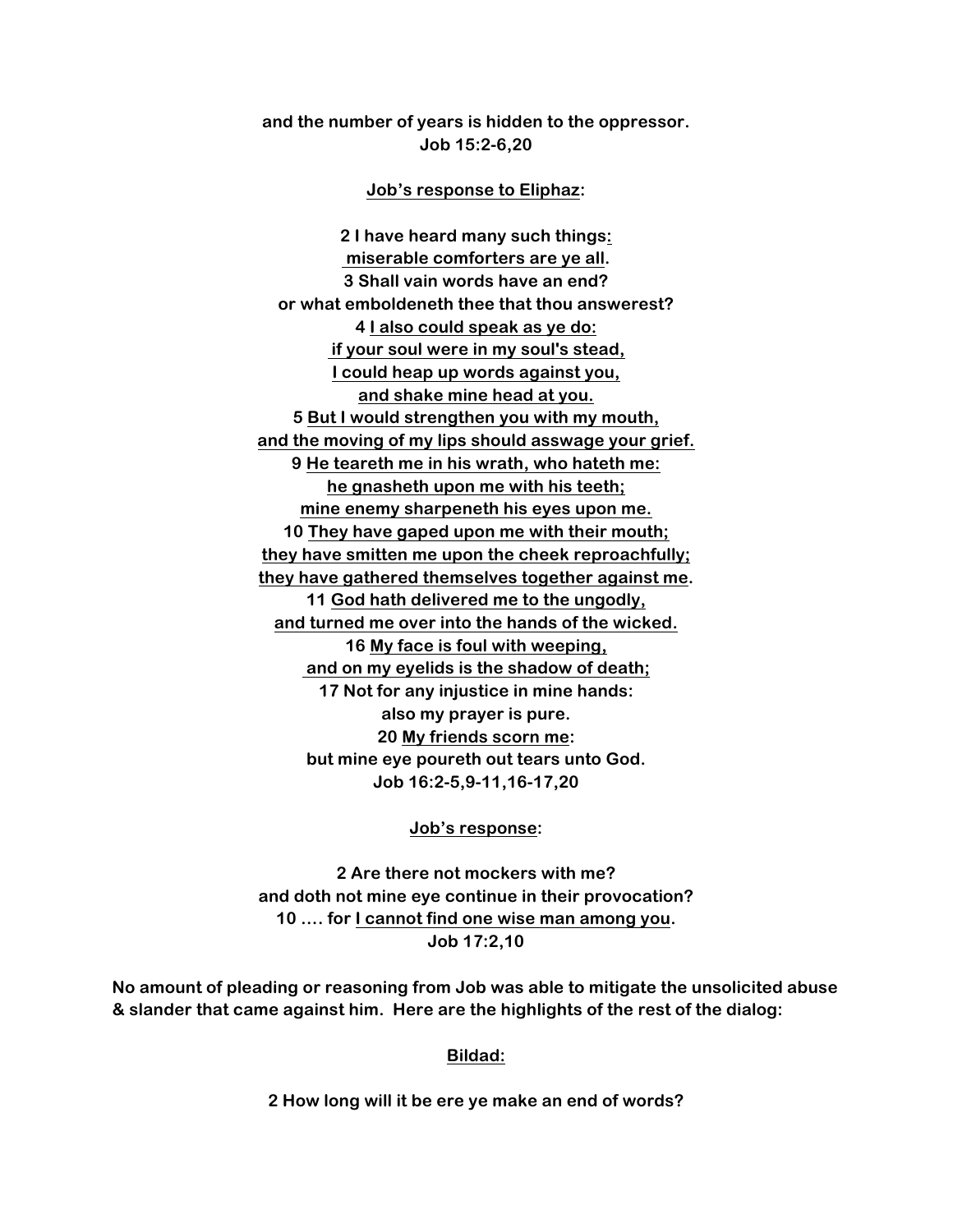**mark, and afterwards we will speak. 3 Wherefore are we counted as beasts, and reputed vile in your sight? 4 He teareth himself in his anger: shall the earth be forsaken for thee? and shall the rock be removed out of his place? 5 Yea, the light of the wicked shall be put out, and the spark of his fire shall not shine. 6 The light shall be dark in his tabernacle, and his candle shall be put out with him. 7 The steps of his strength shall be straitened, and his own counsel shall cast him down. 8 For he is cast into a net by his own feet, and he walketh upon a snare. 9 The gin shall take him by the heel, and the robber shall prevail against him. 10 The snare is laid for him in the ground, and a trap for him in the way. 11 Terrors shall make him afraid on every side, and shall drive him to his feet. 12 His strength shall be hungerbitten, and destruction shall be ready at his side. 13 It shall devour the strength of his skin: even the firstborn of death shall devour his strength. 14 His confidence shall be rooted out of his tabernacle, and it shall bring him to the king of terrors. 15 It shall dwell in his tabernacle, because it is none of his: brimstone shall be scattered upon his habitation. 16 His roots shall be dried up beneath, and above shall his branch be cut off. 17 His remembrance shall perish from the earth, and he shall have no name in the street. 18 He shall be driven from light into darkness, and chased out of the world. 19 He shall neither have son nor nephew among his people, nor any remaining in his dwellings. 20 They that come after him shall be astonied at his day, as they that went before were affrighted. 21 Surely such are the dwellings of the wicked, and this is the place of him that knoweth not God. Job 18:2-21**

**Job's reply to Bildad:**

**2 How long will ye vex my soul,**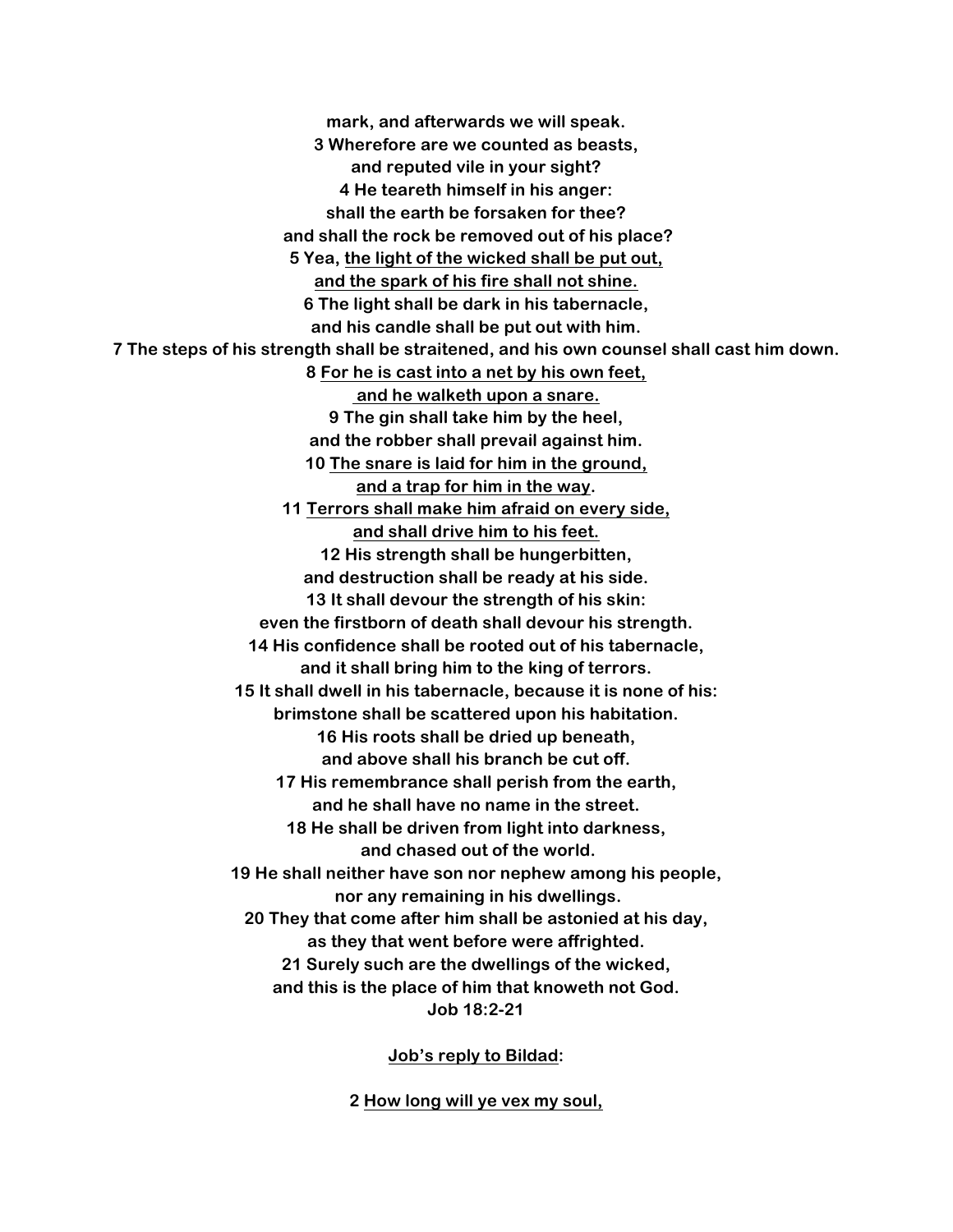**and break me in pieces with words? 3 These ten times have ye reproached me: ye are not ashamed that ye make yourselves strange to me. 7 Behold, I cry out of wrong, but I am not heard: I cry aloud, but there is no judgment. 21 Have pity upon me, have pity upon me, O ye my friends; for the hand of God hath touched me. 22 Why do ye persecute me as God, and are not satisfied with my flesh? Job 19:2 -3,7,21-22**

#### **Zophar:**

**4 Knowest thou not this of old, since man was placed upon earth,**

**5 That the triumphing of the wicked is short, and the joy of the hypocrite but for a moment? 6 Though his excellency mount up to the heavens, and his head reach unto the clouds; 7 Yet he shall perish for ever like his own dung: they which have seen him shall say, Where is he? 8 He shall fly away as a dream, and shall not be found: yea, he shall be chased away as a vision of the night. 9 The eye also which saw him shall see him no more; neither shall his place any more behold him. 18 That which he laboured for shall he restore, and shall not swallow it down: according to his substance shall the restitution be, and he shall not rejoice therein. 19 Because he hath oppressed and hath forsaken the poor; because he hath violently taken away an house which he builded not; 20 Surely he shall not feel quietness in his belly, he shall not save of that which he desired. 27 The heaven shall reveal his iniquity; and the earth shall rise up against him. 28 The increase of his house shall depart, and his goods shall flow away in the day of his wrath. 29 This is the portion of a wicked man from God, and the heritage appointed unto him by God. Job 20:4-9,18-20,28-29**

**Job's reply to Zophar:**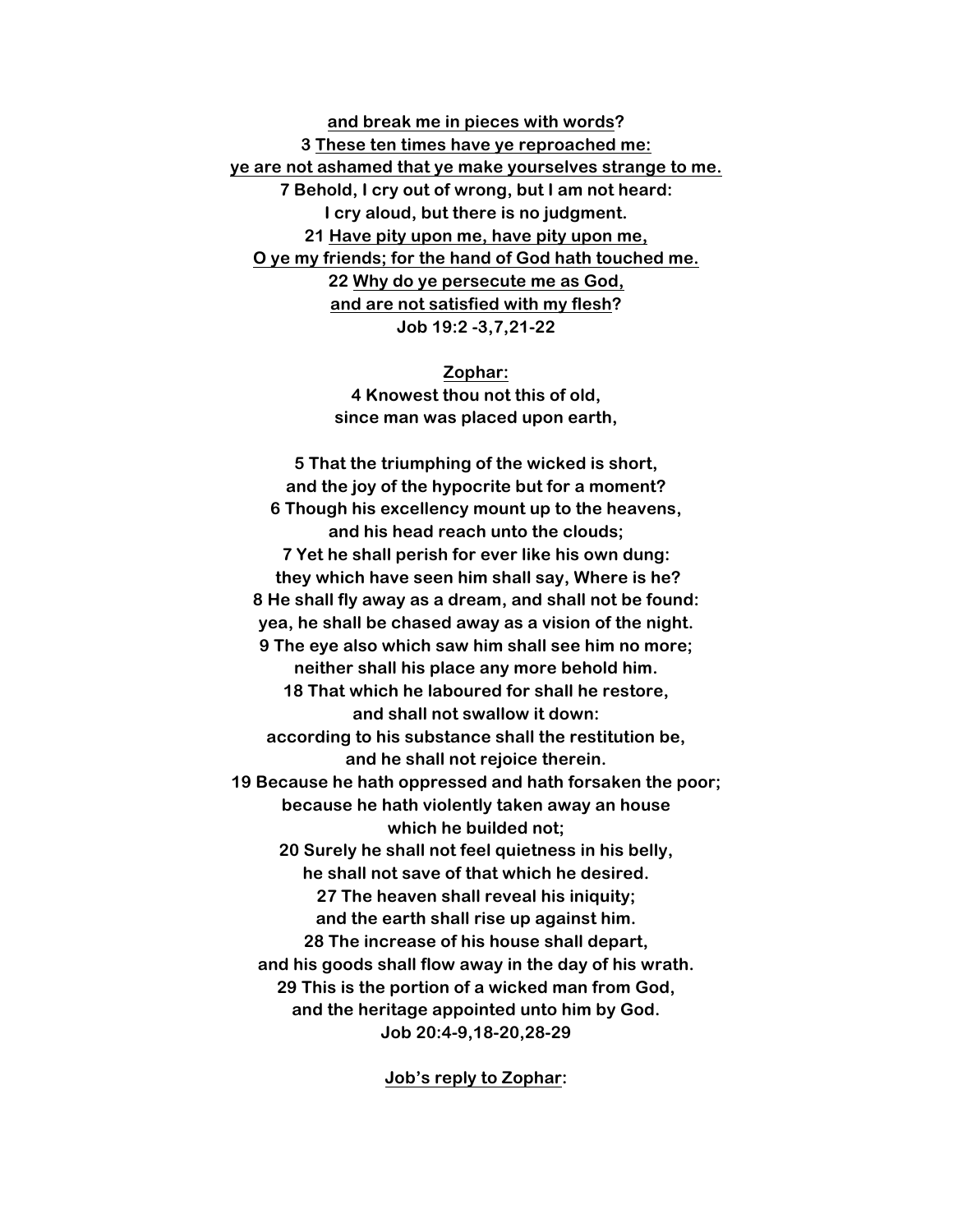**27 Behold, I know your thoughts, and the devices which ye wrongfully imagine against me. Job 21:27**

### **Eliphaz:**

**5 Is not thy wickedness great? and thine iniquities infinite? 6 For thou hast taken a pledge from thy brother for nought, and stripped the naked of their clothing. 7 Thou hast not given water to the weary to drink, and thou hast withholden bread from the hungry. 8 But as for the mighty man, he had the earth; and the honourable man dwelt in it. 9 Thou hast sent widows away empty, and the arms of the fatherless have been broken. 10 Therefore snares are round about thee, and sudden fear troubleth thee; Job 22:5-10**

### **Job's reply to Eliphaz:**

**3 Oh that I knew where I might find him (God)! that I might come even to his seat! 4 I would order my cause before him, and fill my mouth with arguments. 10 But he knoweth the way that I take: when he hath tried me, I shall come forth as gold. Job 23: 3-4,10**

#### **Job's reply to Bildad:**

**2 How hast thou helped him that is without power? how savest thou the arm that hath no strength? 3 How hast thou counselled him that hath no wisdom? and how hast thou plentifully declared the thing as it is? Job 26:12**

**And so a lot of tough stuff was unfairly launched against a pitifully vulnerable man. Any hope of ameliorated pain coming through the support of friends & family was wholly denied the suffering Job. For him it was pain on top of pain. This is very much the case for many Target Individuals, is it not? For those of you who are intimate with this type of experience, you really want to familiarize yourselves with the lesson Job had to learn in order to reverse his circumstance.**